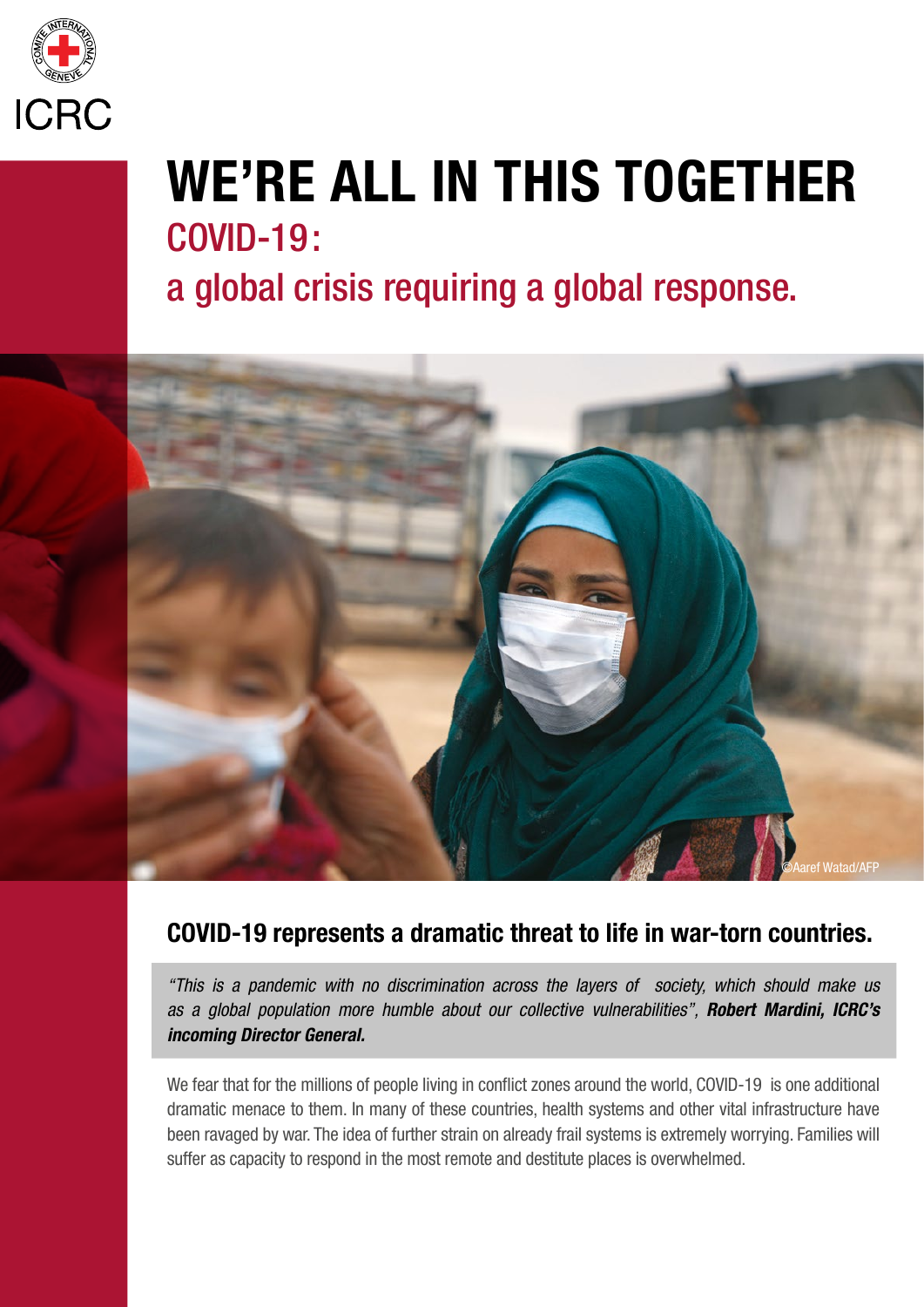

Considering this unprecedented situation, we have integrated actions in our existing work to ensure that we can adequately respond to the pandemic and to help prevent its spread, while ensuring the continuity of our life-saving operations.

One of the lessons we have learnt from the outbreak of Ebola in Liberia is that when all attention, finances and resources are diverted to one viral disease, you risk de-investing in other areas, like malaria treatment or primary health care. We know it's important to keep offering basic services to people affected by conflict and violence, because these services also save lives.

The ICRC and its Red Cross and Red Crescent Movement partners exist for emergency situations like the COVID-19 pandemic; we have the expertise and are ready to help, especially in places other actors are not present.

## The ICRC's response to COVID-19 is centered on four primary axes:

**Strengthening support to fragile systems and infrastructure:** Since the COVID-19 outbreak, we have developed an emergency plan to ensure continuity in the most critical hospitals we support around the globe. This means increasing stocks of essential medical supplies and ensuring that health centers and hospitals are enabled to detect, prevent and control the spread of the virus. In addition, we support hospitals to expand their capacity, ensuring, for example, a stable water supply and proper waste management. Crucially, we are maintaining our work helping people with existing health needs who otherwise may be overshadowed by the vast spread of the virus.

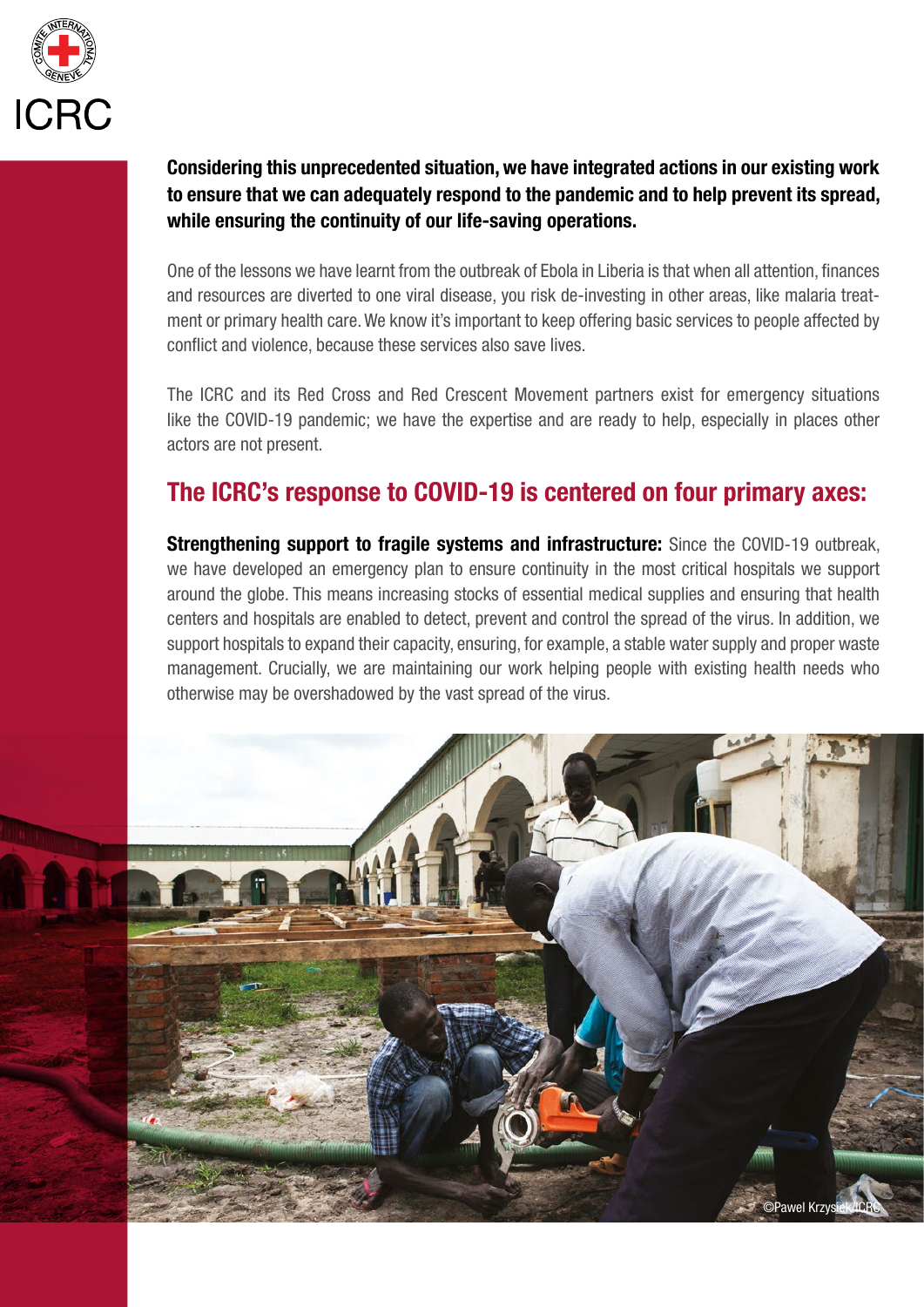

*"This virus has strained advanced health care systems. In Somalia, less than half of people living in urban areas have access to health care. In rural areas, it's less than 15 percent. And social distancing is often impossible: people who are constantly uprooted from their homes by climate shocks and violence often seek refuge in displacement camps where people live shoulder to shoulder.* 

*This makes measures like hand washing even more important, and we are working with our Somali Red Crescent colleagues to equip health care workers and facilities and to promote preventative measures to curb the spread of coronavirus", Juerg Eglin, ICRC's head of delegation in Somalia.*

In Lebanon, the ICRC runs an emergency ward at the Rafik Hariri University Hospital – where COVID-19 cases are being treated – and is coordinating with the Lebanese Red Cross and the authorities to ensure that people can access health services.

**Protecting and assisting in situations of armed conflict and violence:** the ICRC's unique value is our access to areas like prisons and areas outside of government control where others are not able to respond. This allows us to assist in responding to an outbreak in hard to reach war-torn areas. We are seriously concerned by the potential impact of the virus in prisons; these facilities are often overcrowded, with poor ventilation and hygiene and limited access to health care and sanitation facilities.

We continue to keep families together and connected as many people around the world are separated by travel restrictions and quarantine. As we face an onslaught of COVID-19 in conflict affected countries, the need for this vital service to connect families will become ever more valuable.

In Al Hol Camp in Syria our field hospital remains operational and our team has started to take all necessary and preventive measures to protect the patients (and also themselves) against the spread of the virus.

Meanwhile in Africa we are reinforcing our infection, prevention and control measures in the hospitals we support, putting in place contingency plans and ensuring supplies of essential medicines and materials are in place *(Mali, South Sudan, Nigeria, Central African Republic and Democratic Republic of the Congo).*

Reaching vulnerable communities globally together with Red Cross and Red Crescent partners: The ICRC operates in more than 90 countries - the most complex conflict settings; and together with 192 Red Cross and Red Crescent National Societies around the world, and the International Federation of the Red Cross and Red Crescent Societies, we are the largest humanitarian network in the world. Together, as a Movement, we have the reach and unparalleled access to ensure vulnerable people receive the essential help and information they need to respond to and withstand this crisis. The ICRC is prioritizing operational support to the Movement to ensure a co-ordinated and complementary response to the pandemic.

In Somalia, the ICRC is working with the Somali Red Crescent to promote preventative measures within communities through radio spots, education sessions at clinics (of groups no more than 10) and providing soap. We are also working to equip health care workers and facilities in infection control.